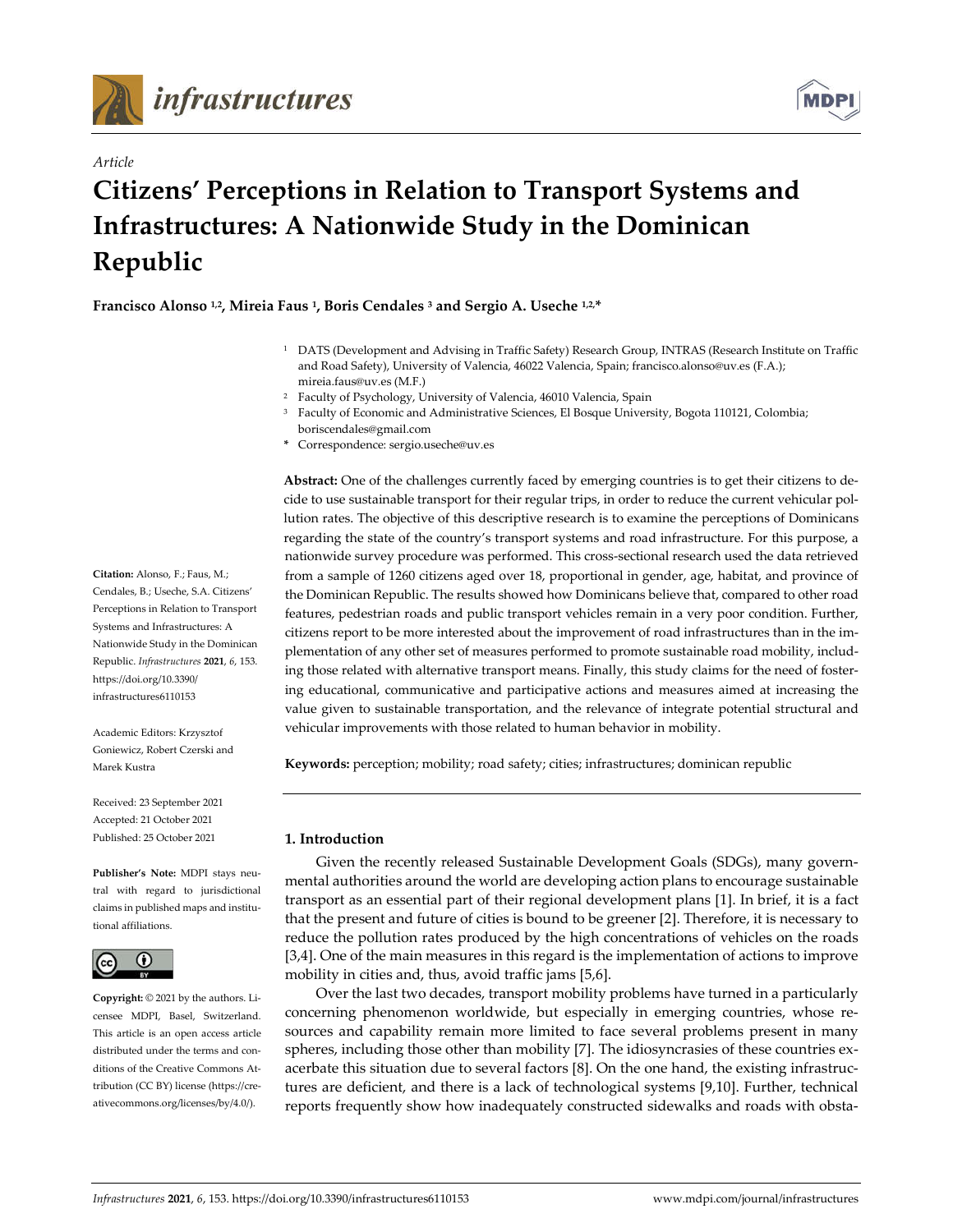cles hinder the flow of traffic, endangering users' urban trips. In addition, on many occasions, public roads are not prepared or adapted to the needs of city dwellers [11]. Dangerous road scenes occur due to the lack of traffic lights, pedestrian crossings or level crossings in areas with a high concentration of population and frequency of travel. Thus, poor planning of road construction has a direct impact on the road safety of citizens [12]. On the other hand, another aspect that should be emphasized is that the quality of public transport service is not optimal because of the condition of vehicles and the planning of transport routes [13].

All these elements modify the way citizens move around. In fact, many studies indicate that a large number of people do not commute on foot or use a bicycle because their towns and cities do not have an efficient infrastructure for this purpose, even though these would be their preferred modes of transportation [14].

Some recent studies have been systematically showing how, in addition to socioeconomic factors, there are other issues greatly influencing the quality of infrastructure of countries. These factors include, e.g., the region's size, tourism density, the degree of urbanization and motorization, and government strategies [15,16]. In the particular case of the Dominican Republic, the large annual volume of tourists is, in fact, one of the reasons that have allowed the wider development of the road network, as well as the conditions and coverage of public transport services [9].

However, perceptions in these regards may vary among users, especially when compared to objective data. Indeed, users' perceptions of road infrastructures also tend to substantially differ across countries. Azik et al. (2021) found that road systems tend to be positively evaluated in Russia and Estonia, highlighting its adequacy for pedestrians and cyclists, while Turkish citizens stated that the infrastructural adequacy for driving in their country was rather *unsafe* for users [17]. Similarly, a study performed in the UK reported that sidewalk and traffic conditions were commonly perceived barriers to pedestrians and key factors in the choice of travel route [18]. In other research conducted in the United States, citizens perceived an improvement in road conditions compared to two decades ago, even though not to a very extensive extent. Still, most respondents agreed with a moderate tax increase to improve the road infrastructure in their area [19]. Overall, all these studies show how important it is for the population to have adequate and safe road networks in constant development [20].

#### *1.1. Study Area*

The situation in the Dominican Republic is framed within the aforementioned particularities. The country has 4,842,367 private vehicles registered in its national vehicle fleet as of 2020, representing an increase of 4.5% over the previous year [21]. This number of vehicles, together with the state of the road infrastructure, has an impact on the country's mobility problems and its high accident rate, which is one of the highest in the world [22]. Although the Dominican Republic has multiple means of public transport, the quality of these means that citizens choose to travel by private car or motorcycle [23]. The public transport supply is mainly composed of motorcycles, cabs, and urban buses, although there are also metro and metropolitan buses in the major cities of Santo Domingo and Santiago [24].

Additionally, in recent years national and local authorities have tried to promote sustainable transport through communication campaigns, but they have not been assessed as very effective [25]. Data from 2018 indicate that only 21% travel by foot regularly, 36% by public transport, and less than 1% make regular trips by bicycle [26].

In regard to economic settings, most trade in the Dominican Republic is carried out by land transport, with the country's road network being the main facilitator of the distribution of goods and services [27]. In addition, the existing literature in the field generally agrees on the importance of counting on adequate development and maintenance actions of roads, routes, and public transport vehicles, given that all them constitute potential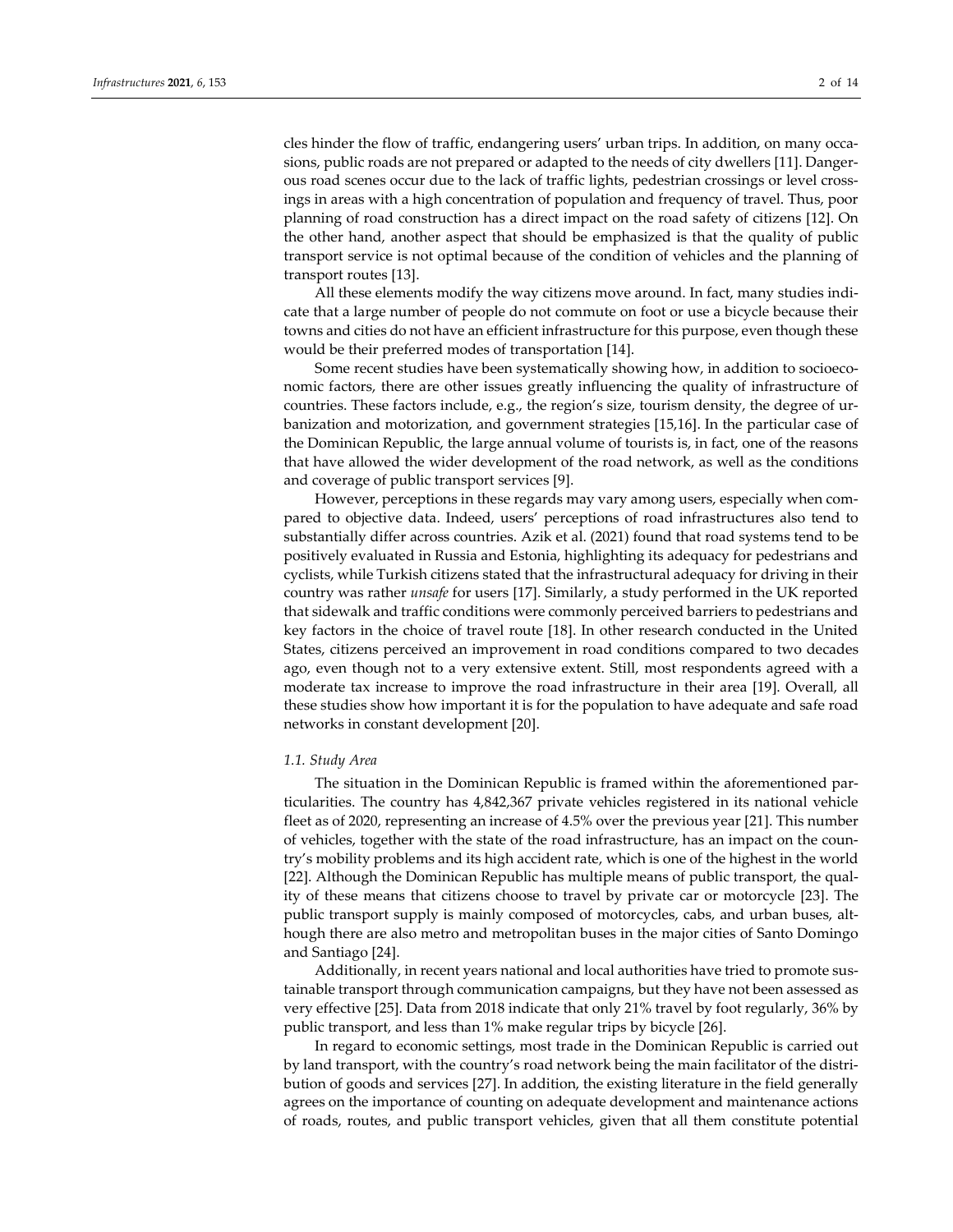engines to invigorate many other important dynamics of the country's economy, including tourism and regional development [28].

#### *1.2. Objectives*

The present study aims to examine the perceptions of the population of the Dominican Republic regarding the state of their road infrastructure, public transport, and the degree to which they believe their cities are prepared for the travel needs of their citizens. In addition, opinions regarding future measures that the government plans to implement were also analyzed, in order to assess the degree of peoples' predisposition to partake in such changes, and to suggest some practical guidelines for transport-related policymakers in the region.

## **2. Materials and Methods**

#### *2.1. Participants*

This study analyzed the information provided by a nationwide sample of  $n = 1260$ Dominican Republic residents from different cities of the country. It was a completely voluntary and anonymous process and corresponded to the main features of the general Dominican population. According to the ONE census (National Statistics Office of Dominican Republic), the sample distribution was proportional to the population by gender, age (over 18), habitat, and province [18] (Table 1 and Figure 1). If we assume a degree of confidence of 99 percent, a maximum margin of error of 5 percent (=0.05), and a beta of 0.20, which allows for an 80 percent power, the minimum sample size should be around  $n = 680$  (Table 1).

|                                 | Category     |      | Total                              |     | Male                               | Female |                                    |
|---------------------------------|--------------|------|------------------------------------|-----|------------------------------------|--------|------------------------------------|
| Feature                         |              | n    | $\mathbf{0}_{\mathbf{0}}^{\prime}$ | n   | $\mathbf{0}_{\mathbf{0}}^{\prime}$ | n      | $\mathbf{0}_{\mathbf{0}}^{\prime}$ |
| Age range                       | $18 - 24$    | 260  | 20.6%                              | 136 | 21.6%                              | 124    | 19.7%                              |
|                                 | $25 - 34$    | 311  | 24.7%                              | 146 | 23.2%                              | 165    | 26.2%                              |
|                                 | $35 - 49$    | 366  | 29.0%                              | 193 | 30.6%                              | 173    | 27.5%                              |
|                                 | $50 - 64$    | 221  | 17.5%                              | 108 | 17.1%                              | 113    | 17.9%                              |
|                                 | >65          | 102  | 8.1%                               | 57  | 17.1%                              | 55     | 8.7%                               |
|                                 | Total        | 1260 | 100%                               | 630 | 100%                               | 630    | 100%                               |
| Do you drive a motor vehicle?   | Yes          | 580  | 46.0%                              | 458 | 72.7%                              | 122    | 19.4%                              |
|                                 | No           | 680  | 54.0%                              | 172 | 27.3%                              | 508    | 80.6%                              |
|                                 | Total        | 1260 | 100%                               | 630 | 100%                               | 630    | 100%                               |
| Do you have a driver's license? | Yes          | 273  | 21.7%                              | 244 | 38.7%                              | 29     | 4.6%                               |
|                                 | No           | 987  | 78.7%                              | 386 | 61.3%                              | 601    | 95.4%                              |
|                                 | Total        | 1260 | 100%                               | 630 | 100%                               | 630    | 100%                               |
| Do you normally drive?          | Yes          | 470  | 37.3%                              | 392 | 62.2%                              | 78     | 12.4%                              |
|                                 | No           | 790  | 62.7%                              | 238 | 37.8%                              | 552    | 87.6%                              |
|                                 | Total        | 1260 | 100%                               | 630 | 100%                               | 630    | 100%                               |
| Type of driver                  | Professional | 202  | 35.1%                              | 190 | 41.5%                              | 12     | 9.8%                               |
|                                 | Private      | 373  | 64.9%                              | 264 | 57.6%                              | 109    | 89.3%                              |
|                                 | Total        | 685  | 100%                               | 454 | 100%                               | 121    | 100%                               |

#### **Table 1.** Sociodemographic data of the sample.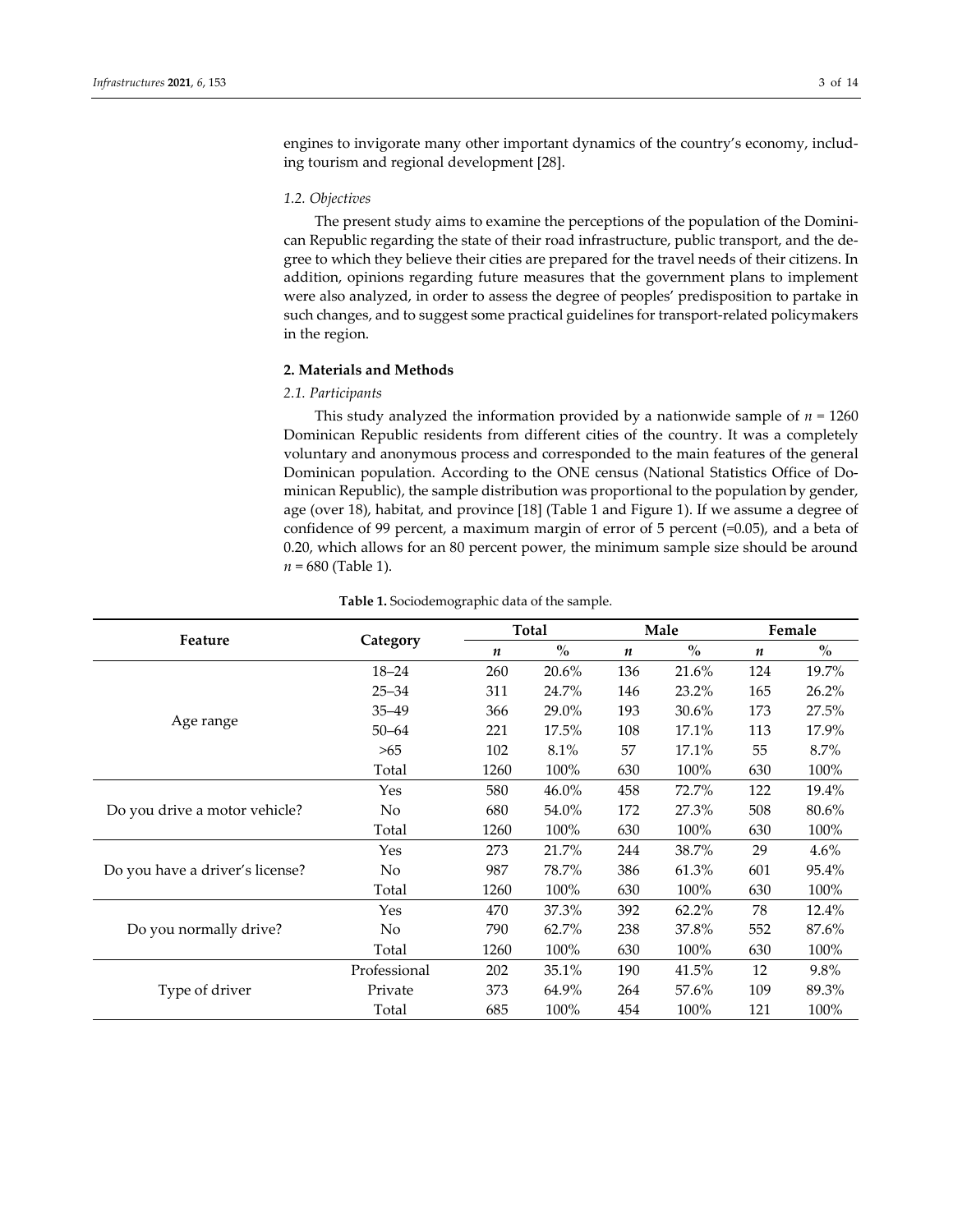

**Figure 1.** Distribution of the study sample by provinces or regions*.*

#### *2.2. Design, Procedure, and Instruments*

The data used in this study came from the Dominican Republic's National Survey on Mobility, which was conducted in 2019 [29]. The questionnaire covered topics such as institutional knowledge and traffic rules, public transportation, private transportation, on-foot movements, bike use, ITS systems and measures, and the variables studied in this study. It is a first-of-its-kind questionnaire in Latin America, where such comprehensive instruments had never been used. It was first administered in 2018 to examine the situation in the country and detect changes in the way Dominicans move as a result of IN-TRANT's different programs.

Personal, in-person interviews were used to administer the survey. The sample was collected between 24 November and 7 December of this year. The information was gathered using a CAPI system (Computer Assisted Personal Interviews) on tablets, which recorded and geo-referenced the interviews in order to shorten the interview time and eliminate any recording errors.

In order to achieve the proposed objectives, the following variables were taken into account:

- Sociodemographic variables and driving data: gender, age group, habitat, Do you habitually drive? Are you a professional driver? Do you currently hold have a driving license?
- Perceptions of road infrastructure: aspects such as street lighting, traffic density and speed, the distance of pedestrians from vehicles, safety or the condition of sidewalks are evaluated. In addition, a general evaluation of the degree to which the Dominican Republic is prepared for walking. All on a Likert scale of 0–10.
- Perceptions of public transport: elements such as comfort, pre-fare, accessibility, cleanliness and punctuality, evaluated on a 10-point Likert scale.
- Assessment of possible future measures in the field of transit mobility: various concrete actions such as the construction of bridges and tunnels, the improvement in the prioritization of transport, the improvement of sidewalk and road conditions or the development of road education programs and traffic communication campaigns scored on a Likert scale ranging between 0 and 10.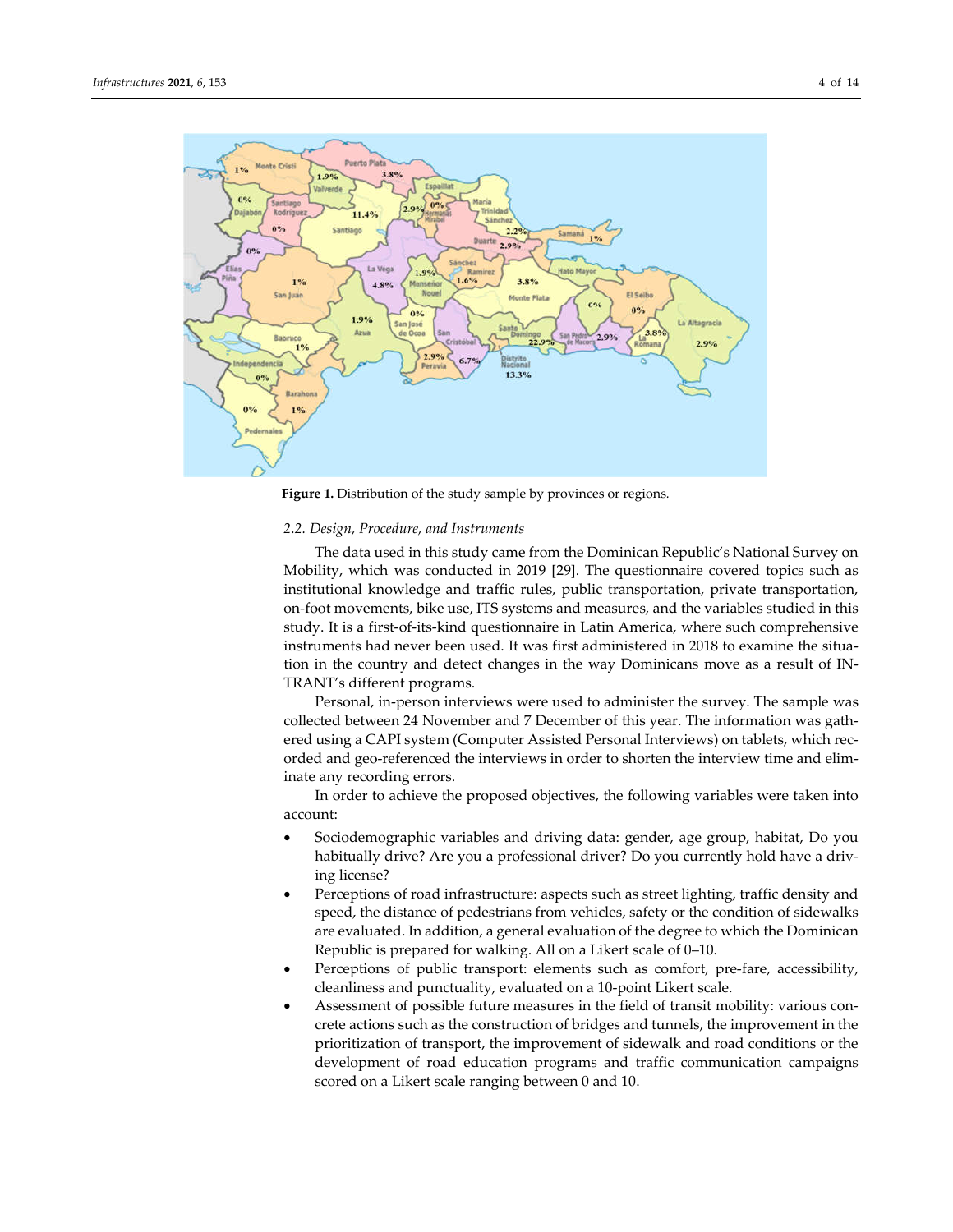# *2.3. Data Processing*

The goal of this study was to describe and characterize the general memory of the Dominican public on traffic campaigns through descriptive (frequency) analysis. ANOVA tests were also run to see whether there were any statistical correlations with sociodemographic factors. Following the collection of these data, statistical analyses were conducted using IBM SPSS (Statistical Package for Social Sciences), version 23.0.

#### *2.4. Ethics*

The Ethics Committee of Research in Social Science in Health of the University of Valencia was consulted before the study, and it confirmed that the research met general ethical criteria and was in agreement with the Declaration of Helsinki (IRB approval number: HE0001251019). After the team had given them a detailed description of the research goal and all preceding considerations, participants gave their informed consent to participate in the study. It is important to remark that the administration of personal information was carried out in compliance with current data protection regulations and ethical standards (including their full anonymity and the blinding of any potential identification information, except for generic demographic features), as it was also explained to each one of the participants before starting the survey.

## **3. Results**

The general perception of Dominicans is that their country does not have streets sufficiently prepared for walking (M = 5.20; SD = 3.69). Such assessment is determined by the state of the roads and the road infrastructures linked to pedestrian displacements. Figure 2 shows the scores given to various specific aspects of public roads in the Dominican Republic. The perception that there are few places to cross the street  $(M = 4.78; SD = 3.57)$ , the short green time at traffic lights when pedestrians are crossing  $(M = 4.67; SD = 3.78)$ , and the lack of separation between pedestrians and other road users, particularly with vehicles on the road ( $M = 4.98$ ; SD = 3.61) stand out among them. In addition, citizens point out the low level of safety they perceive when walking  $(M = 4.59; SD = 3.69)$ . This situation has repercussions for pedestrians, who relatively frequently have to avoid certain streets due to the danger they perceive ( $M = 6.15$ ;  $SD = 3.94$ ), as well as having to change sidewalks because of parked vehicles or other obstacles in the road ( $M = 6.38$ ; SD = 3.88).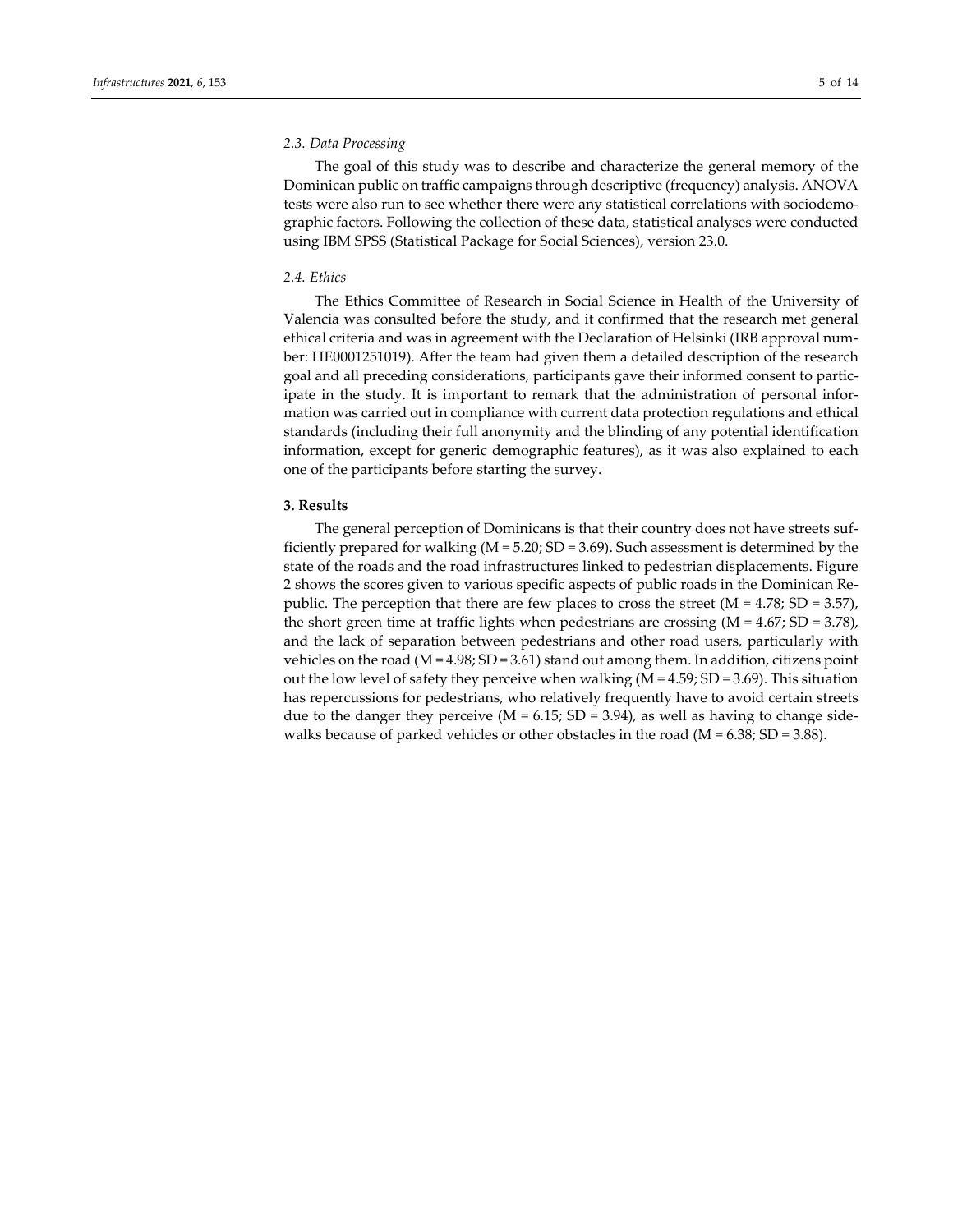# **Infrastructures**



**Figure 2.** Assessment of roadway features by Dominican pedestrians.

The evaluation of public transport is relatively positive, especially in relation to accessibility ( $M = 7.08$ ;  $SD = 3.19$ ) and frequency ( $M = 6.99$ ;  $SD = 3.08$ ). However, there are some aspects that present insufficient scores. Especially comfort (M = 5.11; SD = 3.56), price  $(M = 6.27; SD = 3.40)$ , and cleanliness  $(M = 5.42; SD = 3.67)$  (see Figure 3).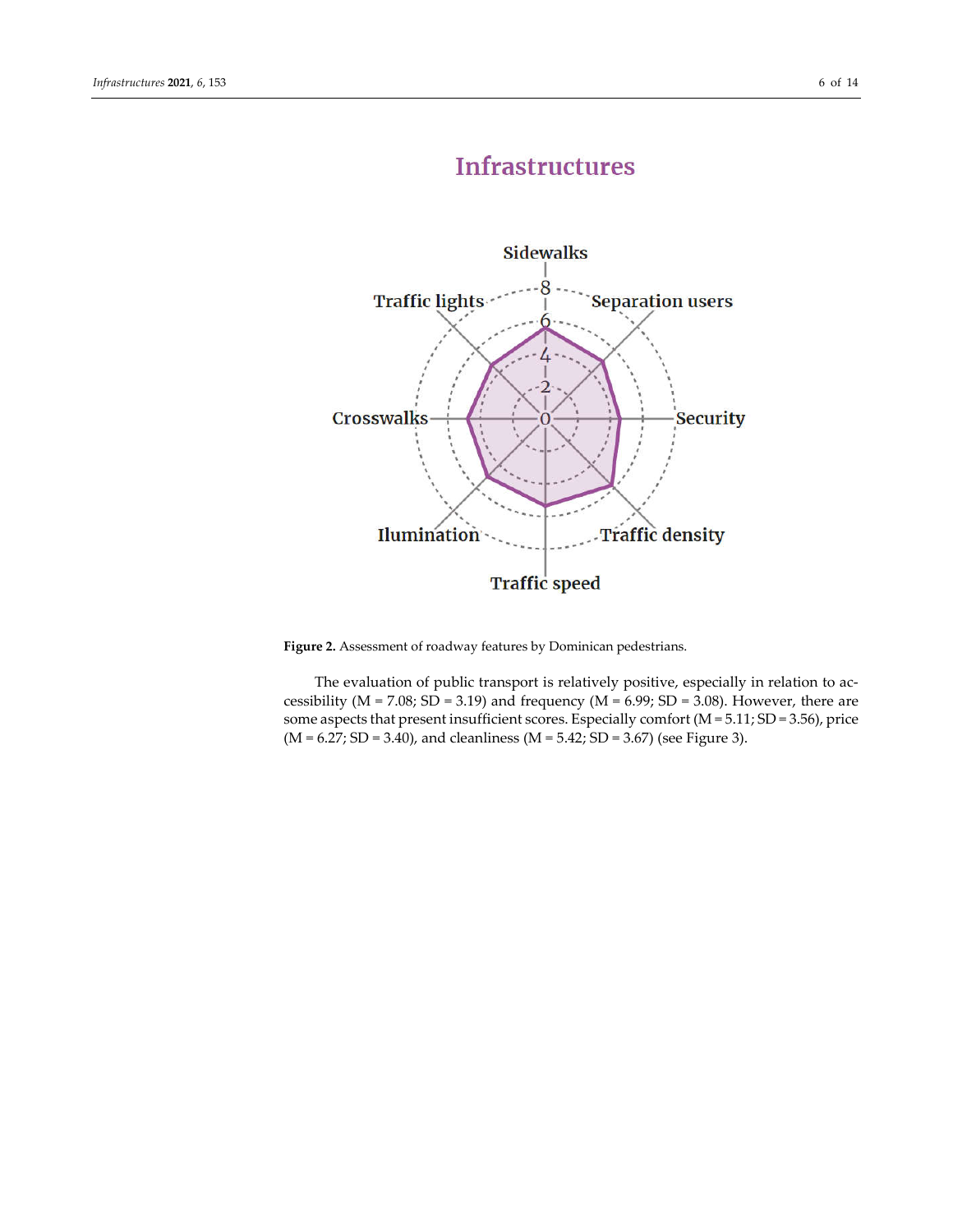# **Public Transport**



**Figure 3.** Assessment of public transportation conditions in the Dominican Republic.

In general, there was observed a favorable predisposition towards the possible new measures that could be adopted by the Dominican government in terms of road mobility, as none of them were rated, on average, below 7.5 out of 10 possible points (see Figure 4). The improvement of public transport priority ( $M = 8.93$ ; SD = 2.03), the improvement of sidewalks for pedestrians ( $M = 8.92$ ;  $SD = 2.24$ ), and the improvement of roads, highways, and connectors ( $M = 8.85$ ;  $SD = 2.24$ ) stand out over the other possible issues presented in relation to transportation system features. In other words, this shows how, overall, there is a perceived priority for improving road conditions and traffic infrastructure over other more educational or transportation planning measures over other relevant issues, such as transport cleanness (especially if the impact of the current COVID-19 pandemic is considered) and transport security.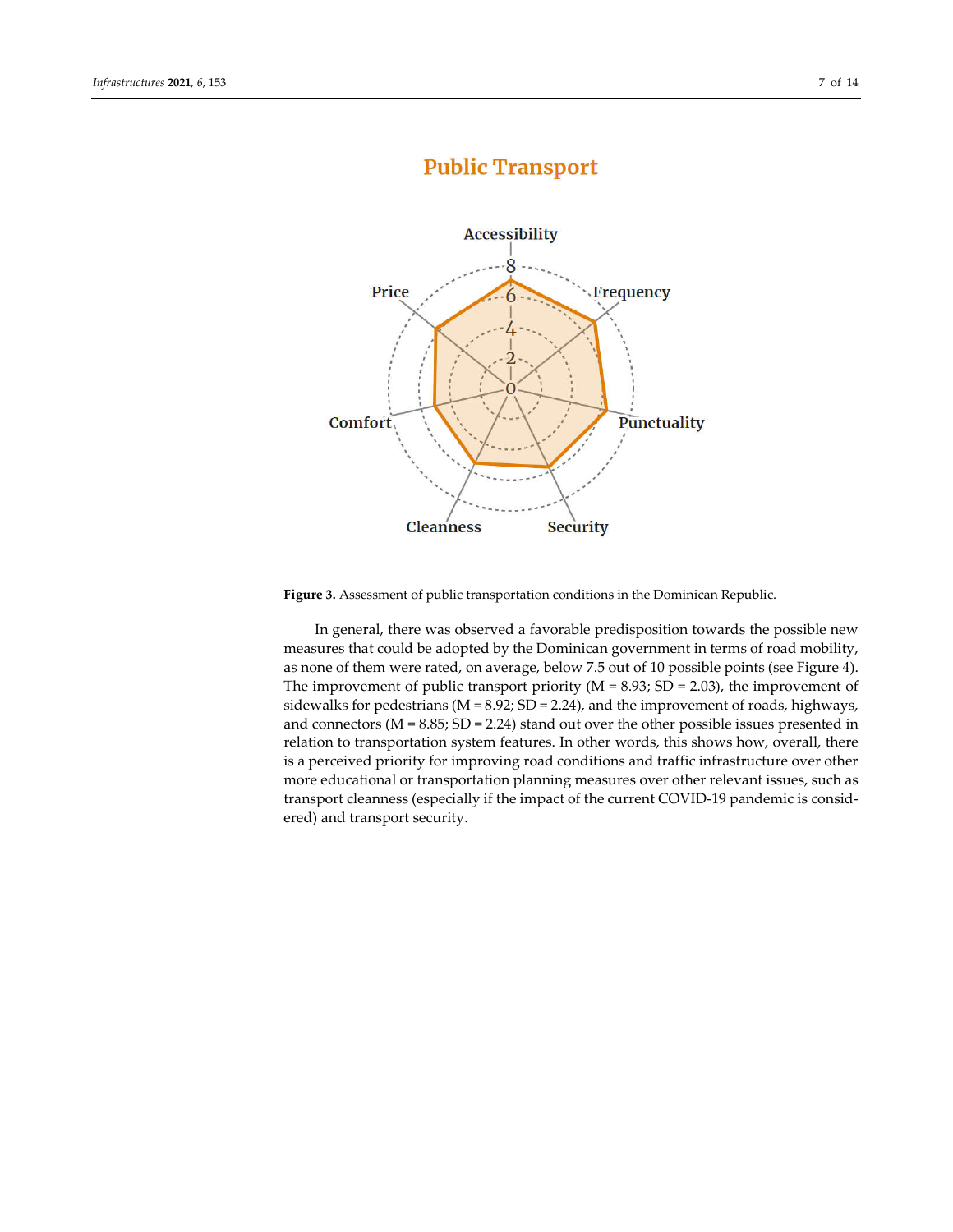



**Figure 4.** Assessment of future mobility measures by Dominican citizens.

It should be also noted that most of the measures were more highly rated by women than by men. However, there were only significant differences between these two groups in a total of four items, all of them related to public transport. Therefore, it was determined that females are more willing than males to adopt measures that encourage shared transport, allow greater priority to be given to public transportation, generate specific routes for public transport, and improve modal interchange between different modes of transport. Although there were no significant differences between provinces, there were differences according to habitat. Some measures showed differences between people with a driver's license and those without one. However, given the characteristics of Dominican citizens, it is curious that there were no such significant differences between regular and nonregular drivers. Table 2 presents the mean comparison test scores and significance levels of all the variables analyzed.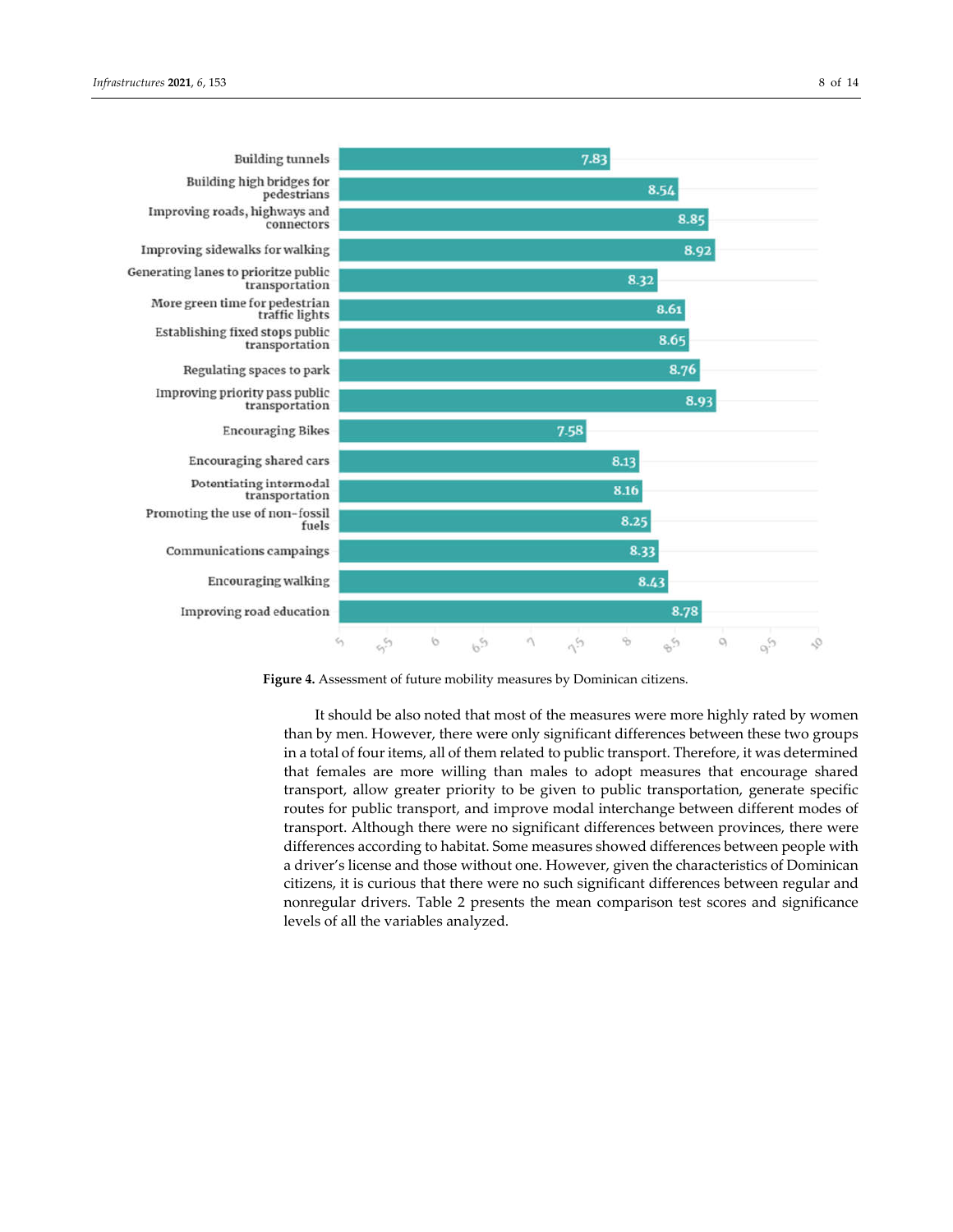| Gender                                                      |                        |                       |           |                  |              |              |                                        |  |
|-------------------------------------------------------------|------------------------|-----------------------|-----------|------------------|--------------|--------------|----------------------------------------|--|
| <b>Mobility Measures and Improvements</b>                   |                        | Male                  |           |                  | Female       |              | <b>ANOVA</b>                           |  |
|                                                             | n                      | M                     | <b>SD</b> | $\boldsymbol{n}$ | M            | <b>SD</b>    |                                        |  |
| Generating lanes to prioritize public transportation *      |                        | 8.14                  | 2.58      | 614              | 8.51         |              | 2.30 $F(1,1233) = 6.924$ ; $p = 0.009$ |  |
| Improving priority pass public transportation *             |                        | 8.76                  | 2.21      | 626              | 9.10         |              | 1.82 $F(1,1250) = 8.832$ ; $p = 0.003$ |  |
| Encouraging shared cars*                                    |                        | 7.95                  | 2.67      | 595              | 8.31         |              | 2.43 $F(1,1198) = 6.058$ ; $p = 0.014$ |  |
| Potentiating intermodal transportation *                    | 610                    | 8.03                  | 2.43      | 302              | 8.30         |              | 2.44 $F(1,1211) = 3.804$ ; $p = 0.050$ |  |
|                                                             |                        | Habitat               |           |                  |              |              |                                        |  |
|                                                             | Urban                  |                       |           | Rural            |              | <b>ANOVA</b> |                                        |  |
|                                                             | $\boldsymbol{n}$       | M                     | <b>SD</b> | $\boldsymbol{n}$ | M            | <b>SD</b>    |                                        |  |
| Building tunnels *                                          |                        | 8.01                  | 3.10      | 226              | 7.04         |              | 3.50 $F(1,1245) = 17.423$ ; $p < 0.01$ |  |
| Generating lanes to prioritize public transportation * 1012 |                        | 8.40                  | 2.41      | 222              | 7.99         |              | 2.61 $F(1,1232) = 5.158$ ; $p = 0.023$ |  |
| Establishing fixed stops public transportation *            |                        | 8.72                  | 2.39      | 229              | 8.31         |              | 2.50 $F(1,1248) = 5.465$ ; $p = 0.020$ |  |
| Regulating spaces to park *                                 |                        | 8.83                  | 2.23      | 228              | 8.48         |              | 2.37 $F(1,1249) = 4.323$ ; $p = 0.038$ |  |
| Communications campaigns *                                  | 1021                   | 8.41                  | 2.52      | 228              | 7.98         |              | 2.66 $F(1,1247) = 5.320$ ; p = 0.021   |  |
|                                                             | <b>Driving License</b> |                       |           |                  |              |              |                                        |  |
|                                                             |                        | Yes<br>N <sub>0</sub> |           |                  | <b>ANOVA</b> |              |                                        |  |
|                                                             | $\boldsymbol{n}$       | M                     | <b>SD</b> | $\boldsymbol{n}$ | M            | <b>SD</b>    |                                        |  |
| Building tunnels *                                          |                        | 8.28                  | 2.68      | 974              | 7.71         |              | 3.31 $F(1,1245) = 6.782$ ; $p = 0.009$ |  |
| Regulating spaces to park *                                 |                        | 9.01                  | 1.93      | 979              | 8.69         |              | 2.34 $F(1,1249) = 4.187; p = 0.041$    |  |
| Promoting the use of non-fossil fuels *                     |                        | 8.57                  | 2.21      | 967              | 8.16         |              | 2.65 $F(1,1235) = 5.309$ ; $p = 0.021$ |  |
| Encouraging walking*                                        |                        | 8.82                  | 2.04      | 977              | 8.32         |              | 2.77 $F(1,1245) = 7.623$ ; $p = 0.006$ |  |

**Table 2.** Differences in the assessment of mobility measures according to citizens' genders.

\* All study variable comparisons appended in the table correspond to significant differences (p< 0.050).

## **4. Discussion**

This manuscript aims to examine the perceptions of the citizens of the Dominican Republic regarding the state of the national road infrastructure and transport vehicles. This is a first approximation of the travel needs of Dominicans, which has direct practical implications for the development of future measures affecting road construction and transportation mobility planning in the country.

There is a general perception that the state of the roads is not entirely adequate. Respondents are clearly dissatisfied with the road conditions, which even forces them to change some of their routes. The proximity to vehicles, the density and speed of traffic, and the obstacles on the sidewalks are some of the problems pedestrians have in their daily lives. Additionally, this is a problem that not only affects mobility and travel, but also has direct repercussions on the road safety of users [30,31]. Factors such as the absence of pedestrian infrastructure [32], poor lighting [33], or the type of street [34] are linked to road accidents. In addition, it has been proven that walking on a street in poor conditions affects pedestrians and makes them more prone to jaywalking or other risky behaviors [35].

This situation undoubtedly makes pedestrians in emerging countries, where pedestrian protection is less developed, particularly vulnerable [36–38]. Data indicate that more than 40% of the annual deaths caused by traffic accidents involve pedestrians in Asia, Africa, and the Caribbean. In comparison, this figure is less than 20% in Europe and the United States [39]. Therefore, it is necessary to develop actions specifically aimed at the protection and safety of pedestrians [40,41]. In fact, one of the measures most highly valued by Dominicans is the improvement of sidewalks as well as roads. In any case, and until an increase in the quality of these road infrastructures is designed and implemented, pedestrians should be aware of the risks of the road and try to protect themselves to the best of their ability [42]. Avoiding being distracted by a phone and being aware of the road circumstances can be crucial to prevent a crash [43].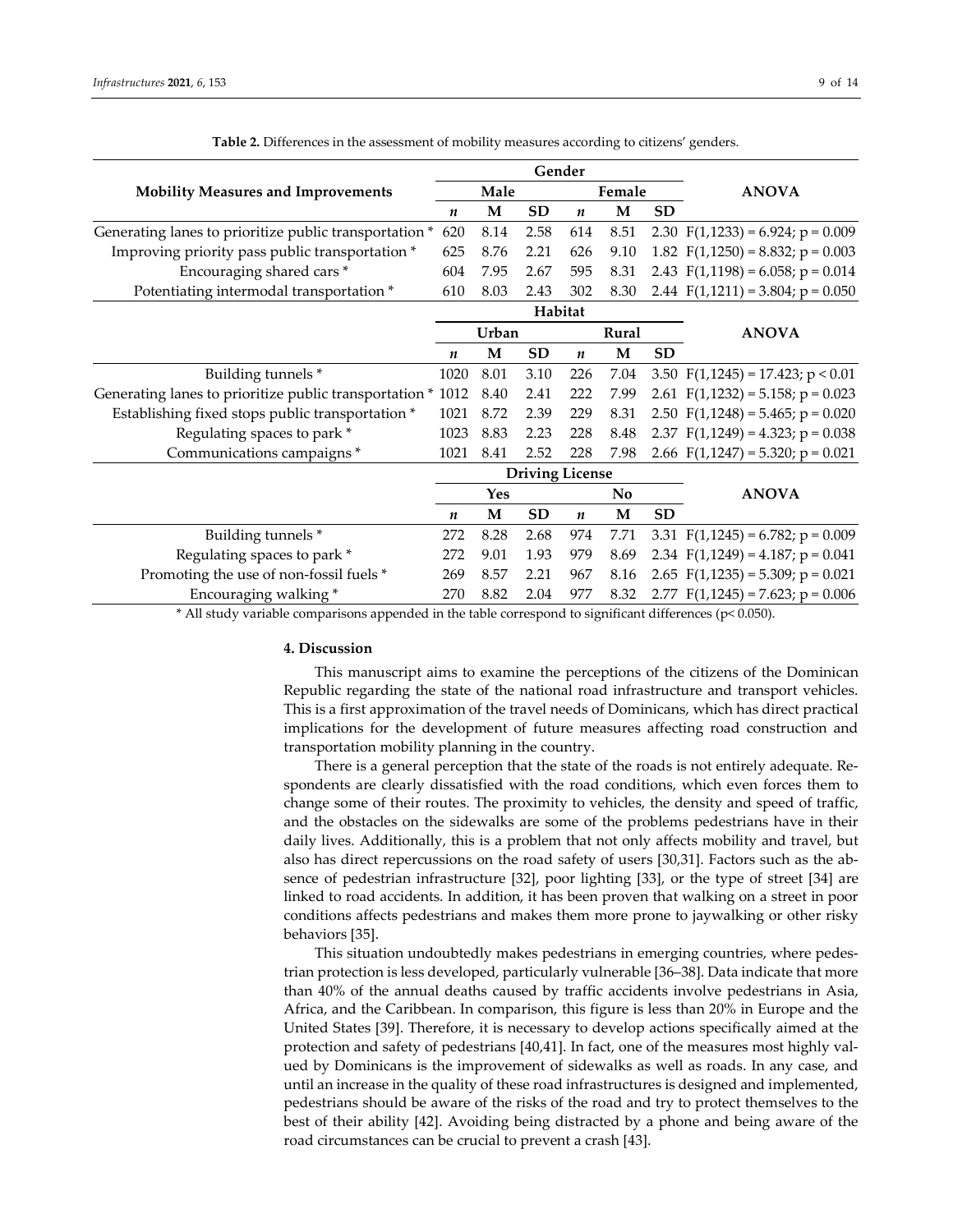In this sense, a second group harmed by road conditions is the cyclists. In the Dominican Republic, they are a tremendously reduced road group. In fact, the latest data indicate that only 1% use bicycles on a daily basis [25]. In countries such as Denmark, the United Kingdom, or Australia, infrastructure improvement for cyclists led to a substantial increase in this type of user [44,45]. Therefore, it is very likely that the Dominican Republic would substantially increase its cycling population if appropriate actions are taken.

It is important to promote walking and cycling to reduce pollution rates and increase the sustainability of the country [46]. In addition to this, citizens should also be encouraged to use public transport [47]. The vehicular circumstances and conditions in which the public transport fleet of many emerging countries is in, among other factors, cause citizens to tend not to use them as much as desirable [48]. In these places, public transport tends to have poorer planning and service [49,50]. In particular, the Dominican Republic has several transportation systems but with poorly defined routes that are not adapted to the needs of citizens [51]. In fact, the most commonly used public means of transport are urban buses and motorcycle cabs, which generally do not have established stops but pick up passengers at points of high passenger density that are not defined in the metropolitan bus routes [52]. This leads to some road chaos, traffic jams, and mobility problems [53].

In this sense, it is not surprising that measures focused on improving public transport routes are among the most highly valued. In addition, it should be noted that these types of actions are the ones in which the most significant differences are found according to gender, with females being the ones who prioritize them the most. This is logical given the dynamics of displacement in the country, where there are practically no women drivers [25]. Therefore, they especially demand conditions that are more appropriate to the characteristics of their trips [27].

The lack of safety perceived by users is another element to be mentioned. For both on foot and public transport, security is poorly rated. In these scenarios, robberies, violent actions, or harassment can occur, which also determines the consumption level of public transport services [54,55]. This is undoubtedly an important problem, as it indicates that improving road infrastructure conditions may not be enough to change travel dynamics [56]. Not feeling safe and comfortable is sufficient motivation to avoid traveling in the area or vehicle that causes such insecurity [57].

This context is especially important with women [58]. Figures indicate that public roads, and more specifically, public transport, are areas where harassment situations frequently occur [59–61]. In addition, they have the problem that, even if they do not want to use any particular transport, they are often forced to do so because they have no other travel options [62]. This occurs especially in countries such as the Dominican Republic, where it is very rare to find women drivers [25]. Harassment in transportation is a common phenomenon worldwide, so in recent years specific actions have been developed to reduce the insecurity of female users [63]: from basic measures such as the installation of security cameras [64] or education and social awareness campaigns [65] to major actions such as "pink" vehicles or cars for females only [66], or specific mobile applications [67].

In short, if the authorities intend to change the dynamics of travel of Dominicans in favor of more sustainable mobility, concrete actions must be developed to improve road infrastructure and the conditions of public vehicles [68]. Only this way will it be possible to initiate a change that increases walking, cycling, and public transport in the country [69].

#### **5. Conclusions**

After analyzing the perceptions of Dominican users regarding the conditions of their country's transportation and infrastructure, the results of this study allow to describe a considerably low valuation of these key transport-related spheres.

On the other hand, citizens tend to support the implementation of new measures to improve these conditions, in order to adapt them to their actual needs. In this regard, these measures should be aimed at improving the public transport fleet, as well as planning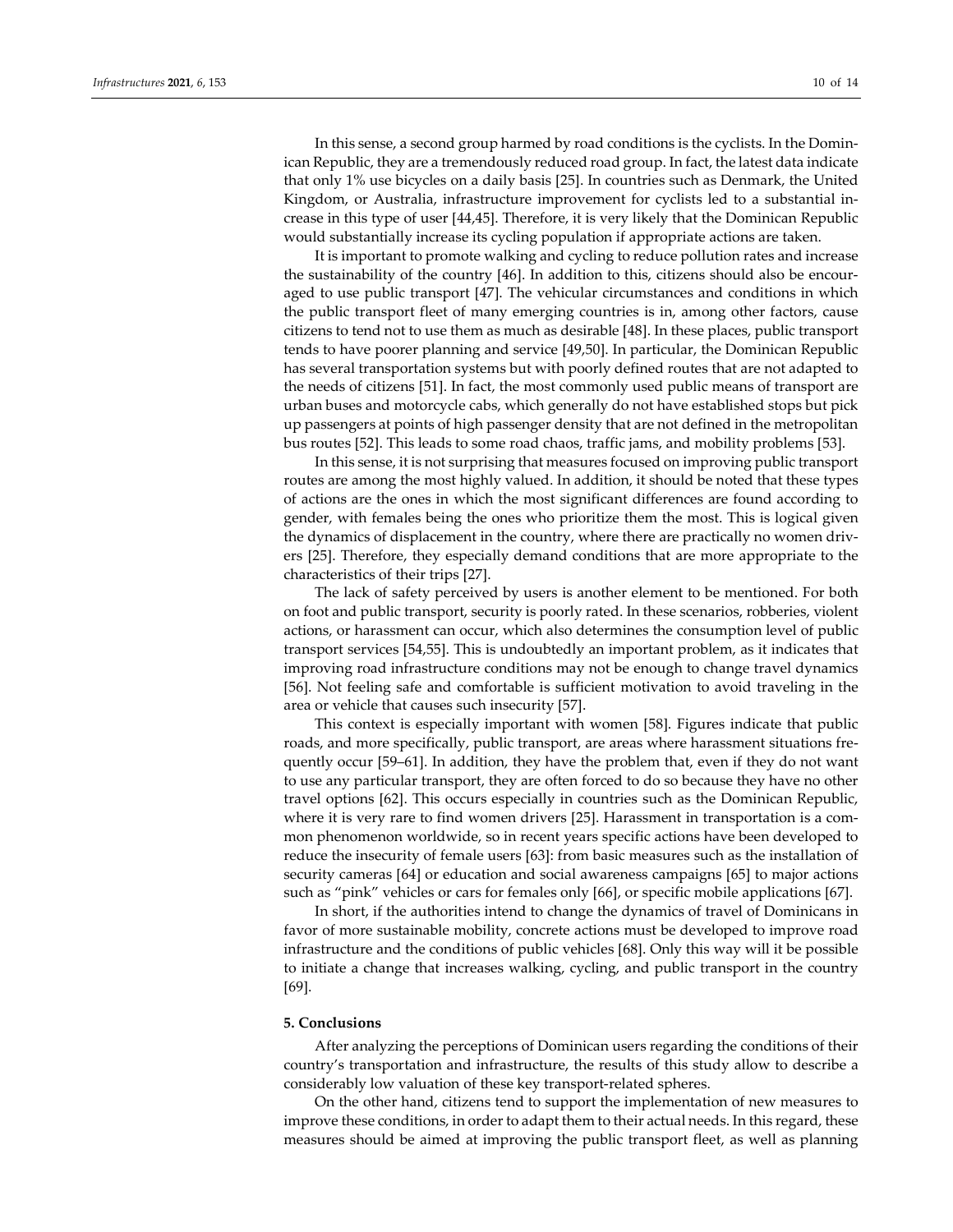routes that meet the needs of the population. In addition, it is necessary to improve the condition of sidewalks and pedestrian walkways, in order to both enhance walkability and active transport, thus fostering sustainable mobility.

The results of this study may be of great use to the authorities of the Dominican Republic and other emerging countries with similar contexts and characteristics [9]. This is the first step before the planning, design, and implementation of concrete actions to improve mobility and, consequently, the pollution levels produced by the large number of trips in private transport.

**Author Contributions:** For this study, F.A., S.A.U. and M.F. conceived and designed the research, and performed the data collection; S.A.U. and M.F. analyzed the data; F.A. and S.A.U. contributed with reagents/materials/analysis tools; M.F., B.C. and S.A.U. wrote and revised the paper. All authors have read and agreed to the published version of the manuscript

**Funding:** This study was funded by the National Institute of Transit and Land Transportation (IN-TRANT) and its Permanent Observatory in Road Safety (OPSEVI; public agency of the Dominican Republic)-Grant number: 20170475. Additionally, this work was supported by the research grant ACIF/2020/035 (MF) from "Generalitat Valenciana". Funding entities did not contribute to the study design or data collection, analysis and interpretation, or writing of the manuscript.

**Institutional Review Board Statement:** The study was conducted according to the guidelines of the Declaration of Helsinki, and approved by the Ethics Committee of Research in Social Sciences in Health" from the University Institute on Traffic and Road Safety of the University of Valencia (Spain) (protocol code HE000125101, approved on October 25th, 2019).

**Informed Consent Statement:** Informed consent was obtained from all subjects involved in the study.

**Data Availability Statement:** The data will be available upon reasonable request to the corresponding author.

**Acknowledgments:** The authors wish to thank Mayte Duce for the revisions and Arash Javadinejad for the professional edition of the final version of the manuscript.

**Conflicts of Interest:** The authors declare that there are no conflicts of interest or potential disclosures.

#### **References**

- 1. Sofia, D.; Gioiella, F.; Lotrecchiano, N.; Giuliano, A. Mitigation strategies for reducing air pollution. *Environ. Sci. Pollut. Res.*  **2020**, *27*, 19226–19235. https://doi.org/10.1007/s11356-020-08647-x.
- 2. Reisi, M.; Aye, L.; Rajabifard, A.; Ngo, T. Transport sustainability index: Melbourne case study. *Ecol. Indic.* **2014**, *43*, 288–296. https://doi.org/10.1016/j.ecolind.2014.03.004.
- 3. Jacyna, M.; Wasiak, M.; Lewczuk, K.; Karoń, G. Noise and environmental pollution from transport: Decisive problems in developing ecologically efficient transport systems. *J. Vibroeng.* **2017**, *19*, 5639–5655. https://doi.org/10.21595/jve.2017.19371.
- 4. Sicard, P.; De Marco, A.; Agathokleous, E.; Feng, Z.; Xu, X.; Paoletti, E.; Diéguemez, J.J. Calatayud, V. Amplified ozone pollution in cities during the COVID-19 lockdown. *Sci. Total Environ.* **2020**, *735*, 139542. https://doi.org/10.1016/j.scitotenv.2020.139542.
- 5. Mueller, N.; Rojas-Rueda, D.; Khreis, H.; Cirach, M.; Andrés, D.; Ballester, J.; Bartoll, X.; Daher, C.; de Luca, A.; Echav, C.; et al. Changing the urban design of cities for health: The superblock model. *Environ. Int.* **2020**, *134*, 105132. https://doi.org/10.1016/j.envint.2019.105132.
- 6. De Gruyter, C.; Currie, G.; Rose, G. Sustainability measures of urban public transport in cities: A world review and focus on the Asia/Middle East Region. *Sustainability* **2017**, *9*, 43. https://doi.org/10.3390/su9010043.
- 7. Pojani, D.; Stead, D. The urban transport crisis in emerging economies: An introduction. In *The Urban Transport Crisis in Emerging Economies*; Springer: Cham, Switzerland, 2017; pp. 1–10. https://doi.org/10.1007/978-3-319-43851-1\_1.
- 8. Marotti De Mello, A.; Valsecchi Ribeiro De Souza, J.; Marx, R. Public Transport in Emerging Countries: From Old Dilemmas to Opportunities for Transition to Sustainable Mobility Through the Case of Brazil. In *The Robomobility Revolution of Urban Public Transport*; Springer: Cham, Switzerland, 2021; pp. 167–179. https://doi.org/10.1007/978-3-030-72976-9\_8.
- 9. Alonso, F.; Faus, M.; Esteban, C.; Useche, S.A. Is There a Predisposition towards the Use of New Technologies within the Traffic Field of Emerging Countries? The Case of the Dominican Republic. *Electronics* **2021**, *10*, 1208. https://doi.org/10.3390/electronics10101208.
- 10. Kateja, A. Building infrastructure: Private participation in emerging economies. *Procedia Soc. Behav. Sci.* **2012**, *37*, 368–378. https://doi.org/10.1016/j.sbspro.2012.03.302.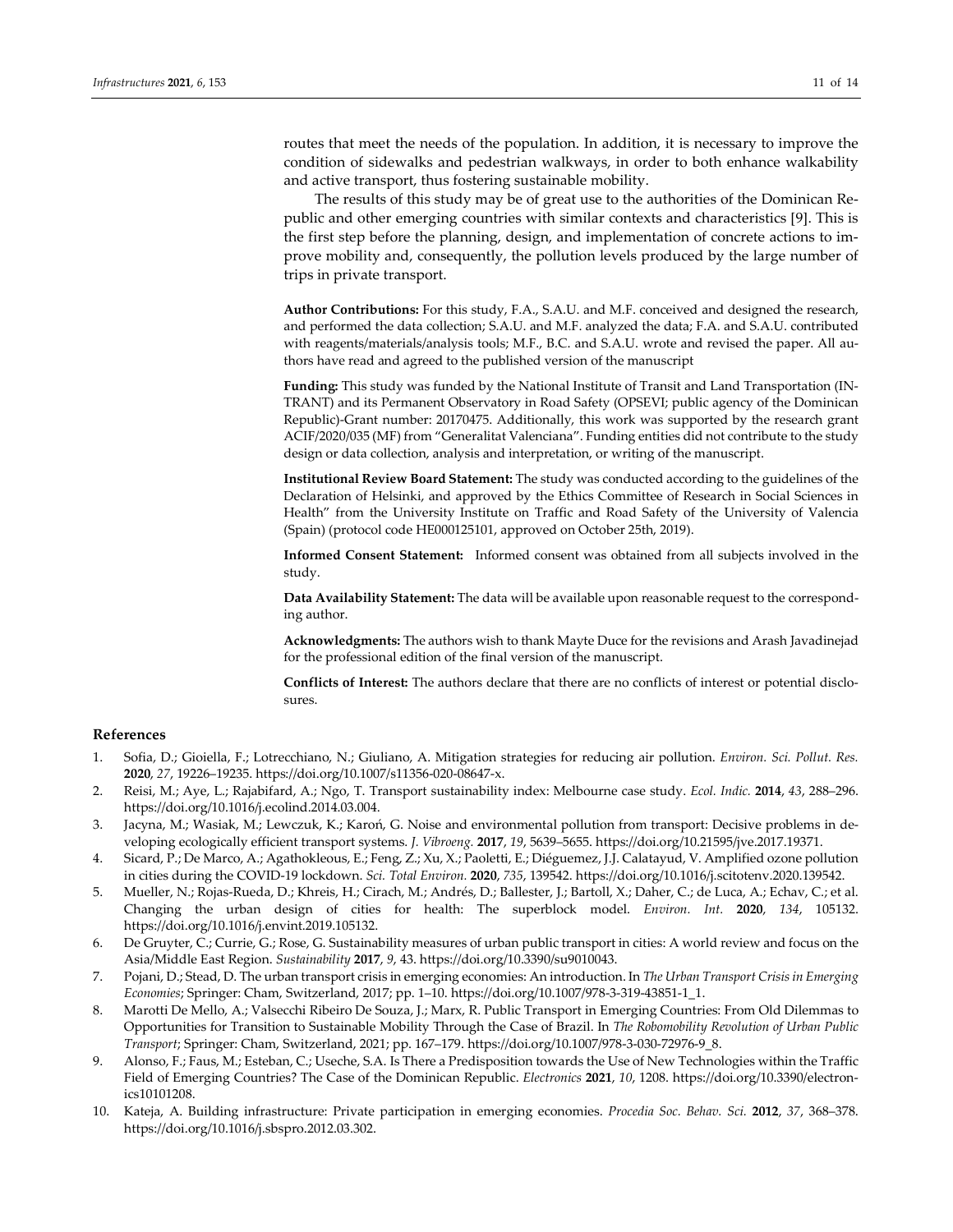- 11. Silva FN, D. Urban mobility: The challenges of the future. *Cadernos. Metrópole* **2013**, *15*, 377–388. https://doi.org/10.1590/2236- 9996.2013-3001.
- 12. Gitelman, V.; Balasha, D.; Carmel, R.; Hendel, L.; Pesahov, F. Characterization of pedestrian accidents and an examination of infrastructure measures to improve pedestrian safety in Israel. *Accid. Anal. Prev.* **2012**, *44*, 63–73. https://doi.org/10.1016/j.aap.2010.11.017.
- 13. Jaramillo, C.; Lizárraga, C.; Grindlay, A.L. Spatial disparity in transport social needs and public transport provision in Santiago de Cali (Colombia). *J. Transp. Geogr.* **2012**, *24*, 340–357. https://doi.org/10.1016/j.jtrangeo.2012.04.014.
- 14. Chinchayán, M.J. Política Nacional de Transporte Urbano y Su Impacto en El Uso de la Bicicleta Como Transporte Alternativo en Chiclayo. 2020. Available online: https://hdl.handle.net/20.500.12692/47375 (accessed on 10 September 2021).
- 15. Statistical Office of the European Communities. *EUROSTAT: Road Safety Statistics at Regional Level*; Eurostat: Luxembourg, Luxembourg, 2017. Available online: http://ec.europa.eu/eurostat/statistics-explained/index.php/Road\_safety\_statistics\_at\_regional\_level (accessed on 8 July 2021).
- 16. World Health Organization. Key Facts: Road Traffic Injuries. 2018. Available online: http://www.who.int/news-room/factsheets/detail/road-traffic-injuries (accessed on 8 July 2021).
- 17. Azık, D.; Solmazer, G.; Ersan, Ö.; Kaçan, B.; Fındık, G.; Üzümcüoğlu, Y.; Özkan, T.; Lajunen, T.; Öz, B.; Pashkevich, A.; Pashkevich, M. Road users' evaluations and perceptions of road infrastructure, trip characteristics, and daily trip experiences across countries. *Transp. Res. Interdiscip. Perspect.* **2021**, *11*, 100412. https://doi.org/10.1016/j.trip.2021.100412.
- 18. Anciaes, P.R.; Stockton, J.; Ortegon, A.; Scholes, S. Perceptions of road traffic conditions along with their reported impacts on walking are associated with wellbeing. *Travel Behav. Soc.* **2019**, *15*, 88–101. https://doi.org/10.1016/j.tbs.2019.01.006.
- 19. Fogg, L.M.; Hamilton, L.C.; Bell, E.S. Views of the Highway: Infrastructure Reality, Perceptions, and Politics. *SAGE Open* **2020**, *10*. https://doi.org/10.1177/2158244020963609.
- 20. Blom, C.M.; Guthrie, P.M. Surveying customer perceptions of road infrastructure comfort. Infrastruct. *Asset Manag*. **2015**, *2*, 173–185. https://doi.org/10.1680/jinam.15.00007.
- 21. DGII. *Boletín Estadístico. Parque Vehicuar 2020*; Dirección General de Impuestos Internos: Santo Domingo, Dominican Republic, 2020.
- 22. Nazif, J.I.; Pérez, G. Revisión del desempeño de la seguridad vial en la República Dominicana. 2018. Available online: http://hdl.handle.net/11362/44211 (accessed on 8 September 2021).
- 23. Mazzucco, E.J.F.; Eusebio, M.P.; Vidal, E.; Mejía, V.B. Manejo de lesiones del talón infantil por rayos de motocicleta en República Dominicana. Serie de casos. *Rev. Mex. Ortop. Ped.* **2020**, *22*, 36–43. https://doi.org/10.35366/97454.
- 24. Simmons, D. Structural violence as social practice: Haitian agricultural workers, anti-Haitianism, and health in the Dominican Republic. *Hum. Organ.* **2010**, *69*, 10–18. https://doi.org/10.17730/humo.69.1.8271r0j17372k765.
- 25. Alonso, F.; Faus, M.; Fernández, C.; Useche, S.A. "Where Have I Heard It?" Assessing the Recall of Traffic Safety Campaigns in the Dominican Republic. *Energies* **2021**, *14*, 5792. https://doi.org/10.3390/en14185792.
- 26. INTRANT (Instituto Nacional de Tránsito y Transporte Terrestre). *National Mobility Survey of the Dominican Republic. Results Report 2018*; INTRANT: Santo Domingo, Dominican Republic, 2019.
- 27. Del Rosario Brito, A.A. Plan de Mantenimiento para Infraestructuras Viales en República Dominicana. Aplicación a la Carretera El Seibo-Hato Mayor. 2018. Available online: https://riunet.upv.es/handle/10251/103062 (accessed on 8 September 2021).
- 28. Agüera, F.O. Geografía turística de Republica Dominicana: Comportamientos de la demanda, gestión sostenible y propuesta de estudio. *Cuad. Geográficos Univ. Granada* **2019**, *58*, 141–156.
- 29. INTRANT (Instituto Nacional de Tránsito y Transporte Terrestre). *National Mobility Survey of the Dominican Republic. Results Report 2019*; INTRANT: Santo Domingo, Dominican Republic, 2020.
- 30. Mukherjee, D.; Mitra, S. Impact of road infrastructure land use and traffic operational characteristics on pedestrian fatality risk: A case study of Kolkata, India. *Int. J. Transp. Econ.* **2019**, *5*, 1–9. https://doi.org/10.1007/s40890-019-0077-5.
- 31. Useche, S.A.; Alonso, F.; Montoro, L. Validation of the walking behavior questionnaire (WBQ): A tool for measuring risky and safe walking under a behavioral perspective. *J. Transp. Health* **2020**, *18*, 100899. https://doi.org/10.1016/j.jth.2020.100899.
- 32. Yasmin, S.; Eluru, N.; Ukkusuri, S.V. Alternative ordered response frameworks for examining pedestrian injury severity in New York City. *J. Transp. Saf.* **2014**, *6*, 275–300. https://doi.org/10.1080/19439962.2013.839590.
- 33. Loukaitou-Sideris, A.; Liggett, R.; Sung, H.G. Death on the crosswalk: A study of pedestrian-automobile collisions in Los Angeles. *J. Plan. Educ. Res.* **2007**, *26*, 338–351. https://doi.org/10.1177/0739456 × 06297008.
- 34. Morency, P.; Cloutier, M.S. From targeted "black spots" to area-wide pedestrian safety. *Inj. Prev.* **2006**, *12*, 360–364. https://doi.org/10.1136/ip.2006.013326.
- 35. Adinarayana, B.; Mir, M.S. Development of pedestrian safety index models for safety of pedestrian flow at un-signalized junctions on urban roads under mixed traffic conditions using MLR. *Innov. Infrastruct. Solut.* **2021**, *6*, 54. https://doi.org/10.1007/s41062-020-00409-5.
- 36. Zegeer, C.V.; Bushell, M. Pedestrian crash trends and potential countermeasures from around the world. *Accid. Anal. Prev.* **2012**, *44*, 3–11. https://doi.org/10.1016/j.aap.2010.12.007.
- 37. Amoh-Gyimah, R.; Aidoo, E.N.; Akaateba, M.A.; Appiah, S.K. The effect of natural and built environmental characteristics on pedestrian-vehicle crash severity in Ghana. *Int. J. Inj. Control Saf. Promot.* **2017**, *24*, 459–468. https://doi.org/10.1080/17457300.2016.1232274.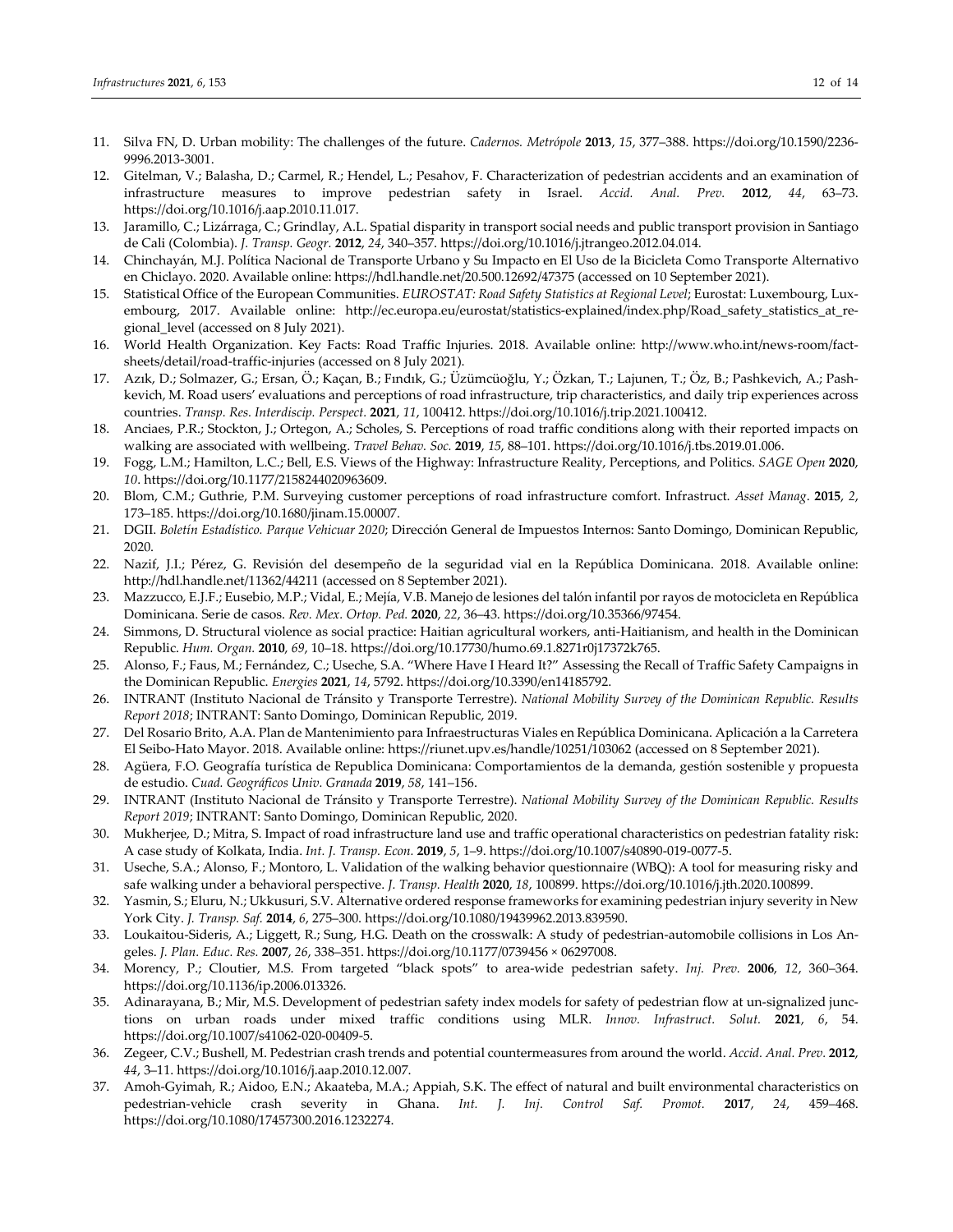- 38. Tulu, G.S.; Washington, S.; Haque, M.M.; King, M.J. Investigation of pedestrian crashes on two-way two-lane rural roads in Ethiopia. *Accid. Anal. Prev.* **2015**, *78*, 118–126. https://doi.org/10.1016/j.aap.2015.02.011.
- 39. Ribbens, H. Strategies to promote the safety of vulnerable road users in developing and emerging countries: South African experience. *Transp. Res. Rec.* **2003**, *1846*, 26–30. https://doi.org/10.3141/1846-05.
- 40. Lam, W.W.; Yao, S.; Loo, B.P. Pedestrian exposure measures: A time-space framework. *Travel Behav. Soc.* **2014**, *1*, 22–30. https://doi.org/10.1016/j.tbs.2013.10.004.
- 41. Damsere-Derry, J.; Ebel, B.E.; Mock, C.N.; Afukaar, F.; Donkor, P.; Kalowole, T.O. Evaluation of the effectiveness of traffic calming measures on vehicle speeds and pedestrian injury severity in Ghana. *Traffic Inj. Prev.* **2019**, *20*, 336–342. https://doi.org/10.1080/15389588.2019.1581925.
- 42. Pinna, F.; Murrau, R. Age factor and pedestrian speed on sidewalks. *Sustainability* **2018**, *10*, 4084. https://doi.org/10.3390/su10114084.
- 43. Schwebel, D.C.; Stavrinos, D.; Byington, K.W.; Davis, T.; O'Neal, E.E.; De Jong, D. Distraction and pedestrian safety: How talking on the phone, texting, and listening to music impact crossing the street. *Accid. Anal. Prev.* **2012**, *45*, 266–271. https://doi.org/10.1016/j.aap.2011.07.011.
- 44. Pucher, J.; Dill, J.; Handy, S. Infrastructure, programs, and policies to increase bicycling: An international review. *Prev. Med.* **2010**, *50*, S106–S125. https://doi.org/10.1016/j.ypmed.2009.07.028.
- 45. Félix, R.; Moura, F.; Clifton, K.J. Maturing urban cycling: Comparing barriers and motivators to bicycle of cyclists and noncyclists in Lisbon, Portugal. *J. Transp. Health* **2019**, *15*, 100628. https://doi.org/10.1016/j.jth.2019.100628.
- 46. Russo, F.; Comi, A. City characteristics and urban goods movements: A way to environmental transportation system in a sustainable city. *Procedia Soc. Behav. Sci.* **2012**, *39*, 61–73. https://doi.org/10.1016/j.sbspro.2012.03.091.
- 47. Ma, Z.; Koutsopoulos, H.N.; Liu, T.; Basu, A.A. Behavioral response to promotion-based public transport demand management: Longitudinal analysis and implications for optimal promotion design. *Transp. Res. Part A Policy Pract.* **2020**, *141*, 356–372. https://doi.org/10.1016/j.tra.2020.09.027.
- 48. Willoughby, C. How much can public private partnership really do for urban transport in developing countries? *Res. Transp. Econ.* **2013**, *40*, 34–55. https://doi.org/10.1016/j.retrec.2012.06.038.
- 49. Sietchiping, R.; Permezel, M.J.; Ngomsi, C. Transport and mobility in sub-Saharan African cities: An overview of practices, lessons and options for improvements. *Cities* **2012**, *29*, 183–189. https://doi.org/10.1016/j.cities.2011.11.005.
- 50. Hickman, R.; Hall, P.; Banister, D. Planning more for sustainable mobility. *J. Transp. Geogr.* **2013**, *33*, 210–219. https://doi.org/10.1016/j.jtrangeo.2013.07.004.
- 51. Montañez, M.R. Un nuevo modelo de transporte para el gran Santo Domingo. *Cienc. Soc.* **2016**, *41*, 337–359. Available online: https://www.redalyc.org/pdf/870/87046120005.pdf (accessed on 9 September 2021).
- 52. González, P.D. Propuesta para la Mejora del Transporte Público en el Distrito Nacional, Santo Domingo. Ph.D. Thesis, University of Cartagena, Cartagena, Spain, 2015. Available online: https://repositorio.upct.es/handle/10317/5101 (accessed on 11 September 2021).
- 53. Santana, E.A.; Marte, J.C. Propuesta Estratégica para la Mejora en la Calidad del Servicio de Transporte Público: Caso Transporte Expreso Tarea, Ruta Santo Domingo-Bonao, República Dominicana. Ph.D. Thesis, University of Madre y Maestra, Santiago de los Caballeros, Dominican Republic, 2017. Available online: http://investigare.pucmm.edu.do:8080/xmlui/handle/20.500.12060/1861 (accessed on 12 September 2021).
- 54. Neupane, G.; Chesney-Lind, M. Violence against women on public transport in Nepal: Sexual harassment and the spatial expression of male privilege. *Int. J. Comp. Appl. Crim. Justice* **2014**, *38*, 23–38. https://doi.org/10.1080/01924036.2013.794556.
- 55. Tripathi, K.; Borrion, H.; Belur, J. Sexual harassment of students on public transport: An exploratory study in Lucknow, India. *Crime Prev. Community Saf.* **2017**, *19*, 240–250. https://doi.org/10.1057/s41300-017-0029-0.
- 56. Lubitow, A.; Abelson, M.J.; Carpenter, E. Transforming mobility justice: Gendered harassment and violence on transit. *J. Transp. Geogr.* **2020**, *82*, 102601. https://doi.org/10.1016/j.jtrangeo.2019.102601.
- 57. Gardner, N.; Cui, J.; Coiacetto, E. Harassment on public transport and its impacts on women's travel behaviour. *Aust. Plan* **2017**, *54*, 8–15. https://doi.org/10.1080/07293682.2017.1299189.
- 58. Alonso, F.; Useche, S.A.; Faus, M.; Esteban, C. Does urban security modulate transportation choices and travel behavior of citizens? A national study in the Dominican Republic. *Front. Sustain. Cities* **2020**, *2*, 42. https://doi.org/10.3389/frsc.2020.00042.
- 59. Mazumder, H.; Pokharel, B. Sexual violence on public transportation: A threat to women's mobility in Bangladesh. *J. Aggress. Maltreat. Trauma* **2019**, *28*, 1017–1019. https://doi.org/10.1080/10926771.2018.1491487.
- 60. Quinones, L.M. Sexual harassment in public transport in Bogotá. *Transp. Res. Part A Policy Pract.* **2020**, *139*, 54–69. https://doi.org/10.1016/j.tra.2020.06.018.
- 61. Lubitow, A.; Carathers, J.; Kelly, M.; Abelson, M. Transmobilities: Mobility, harassment, and violence experienced by transgender and gender nonconforming public transit riders in Portland, Oregon. *Gend. Place Cult.* **2017**, *24*, 1398–1418. https://doi.org/10.1080/0966369X.2017.1382451.
- 62. Gekoski, A.; Gray, J.M.; Adler, J.R.; Horvath, M.A. The prevalence and nature of sexual harassment and assault against women and girls on public transport: An international review. *J. Criminol. Res. Policy Pract*. **2017**. http://doi.org/10.1108/JCRPP-08-2016- 0016.
- 63. Ceccato, V. Women's transit safety: Making connections and defining future directions in research and practice. *Crime Prev. Community Saf.* **2017**, *19*, 276–287. https://doi.org/10.1057/s41300-017-0032-5.